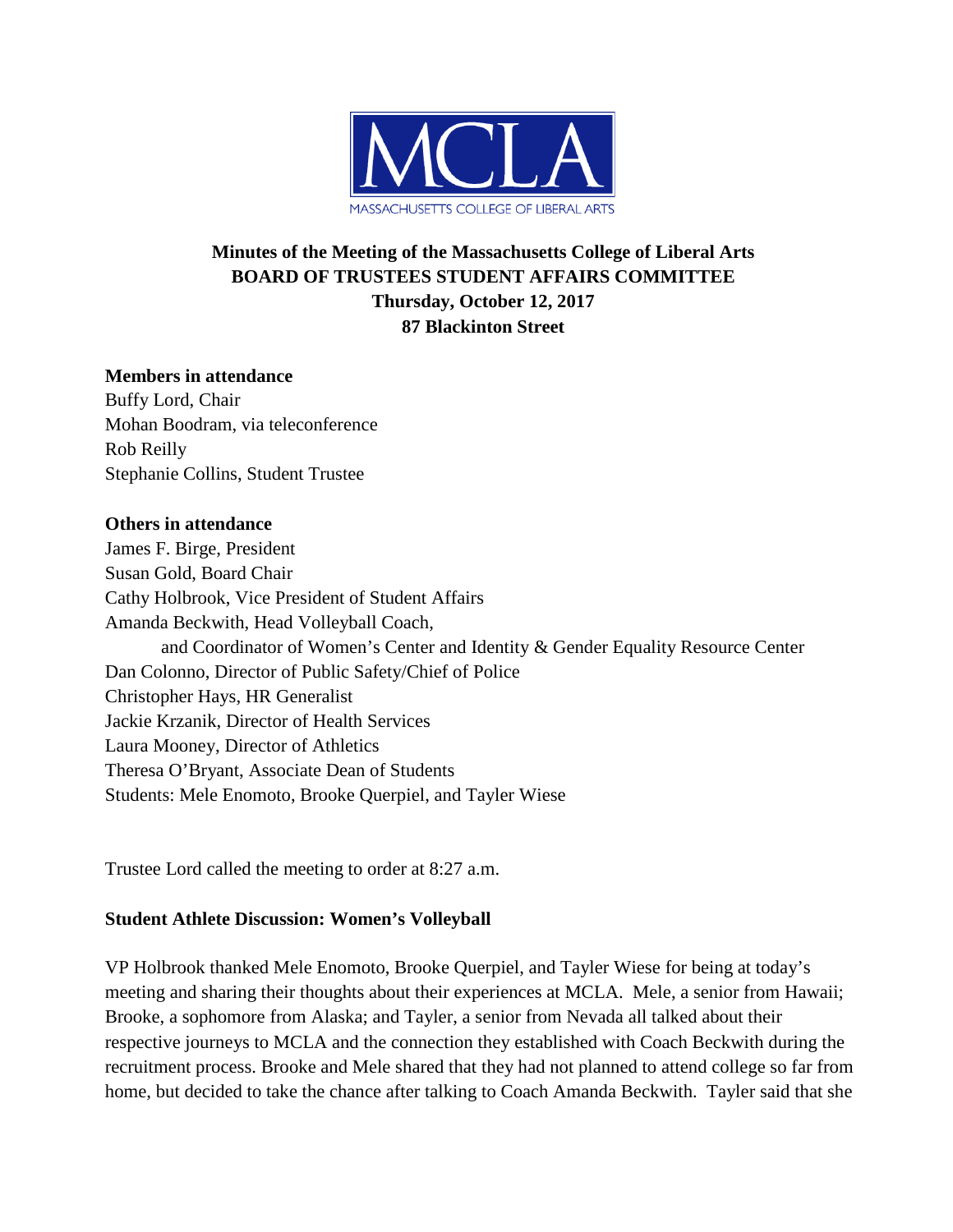knew she wanted to attend a college in the Northeast so she could experience living in a different area from where she grew up. All three appreciate the education and experiences they have gained while at MCLA. Tayler believes that taking the risk of being so far from home was invaluable and being in a different environment helped her figure out how to be on her own, how to find a support system, and made her truly commit to her independence while still having the structure of a college setting. She would encourage other students to do the same.

It was noted that MCLA has strong athletic programs that provides wonderful opportunities to recruit students from across the United States. Special thanks were given to Coach Beckwith for her recruitment efforts and success.

## **Clery Report**

Chief Colonno provided an overview of MCLA's Annual Security and Fire Safety Report, known as the Clery Report. This is a federally mandated annual report that includes safety and crime statistics from the previous three years from areas on campus as well as off campus areas for which the College is responsible, i.e. Gallery 51, the Advancement Office, and 87 Blackinton. This year's report includes statistics from 2014, 2015, and 2016. Overall the report shows that MCLA is a very safe campus and this report reflects the College's commitment to keep the MCLA campus community safe. A discussion of the report and the data followed.

### **Smoke free MCLA 2018**

Associate Dean O'Bryant provided an update on the plans to implement a smoke-free policy on the MCLA campus beginning September 2018. The College received an American Cancer Society grant for \$15,000 that will provide resources, including a part-time health services coordinator in support of this effort, as well as educational materials and access to smoking cessation tools.

Policy work is underway and a draft policy will be shared with the Student Affairs Committee and the full Board later this year. There are a number of issues to be considered as there are various stakeholders on campus including students (residents and non-residents), faculty, and staff so a balance between policy and expectations must be established. Other state universities and UMass policies and best practices are being reviewed as well.

It was agreed that the manner in which the policy is implemented and messaged is of utmost importance. The effort should focus on a commitment to clean air and providing an environment that is free from the dangers of secondhand smoke rather than simply prohibiting smoking. Becoming a smoke-free campus will require a shift in culture more than just an implementation of policy.